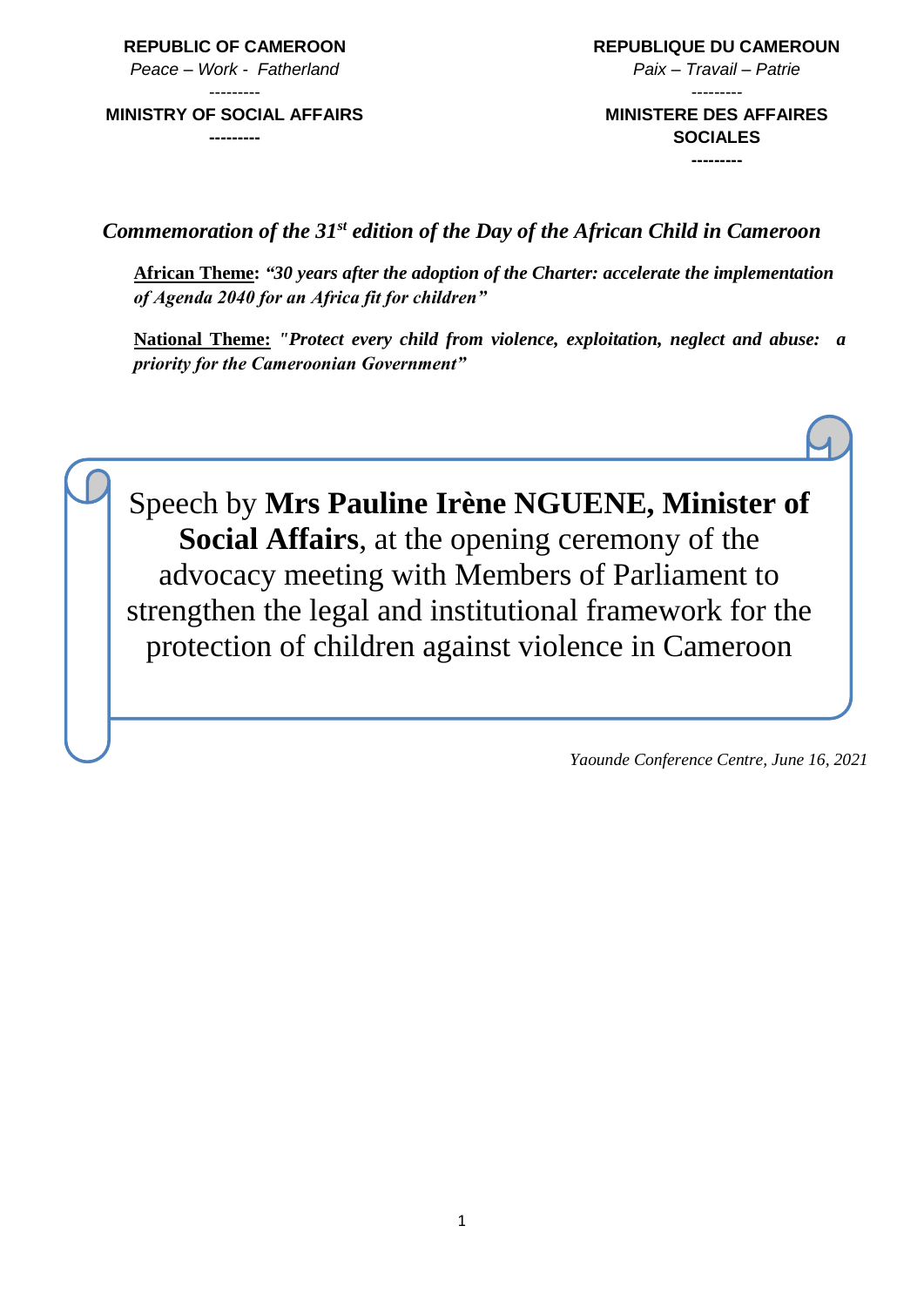- **Honourable President of the National Assembly;**
- **Dear Members of the Government,**
- **Dear Members of the Diplomatic Corps and Representatives of International Organizations,**
- **Honourable members of the National Assembly;**
- **Dear Representatives of Civil Society Organisations,**
- **Distinguished guests;**
- **Ladies and gentlemen,**

It is a great honour and a pleasant duty for me to take the floor before this august assembly on the occasion of this advocacy meeting to mark the commemoration of the  $31<sup>st</sup>$  edition of the Day of the African Child in Cameroon.

Let me, first of all, sincerely express my gratitude to the **Right Honourable Speaker of the National Assembly**, for his approval for the holding of the meeting that brings us together today. This gratitude is extended to the Honourable Members of the National Assembly for their support and the efforts made to ensure the holding of this meeting which aims at raising awareness of the elected representatives on the need to strengthen the legal and institutional framework for the protection of children against all forms of violence.

I would also like to express our deep gratitude to the Prime Minister, Head of Government, and to all the members of the Government who have contributed to this meeting.

Finally, I would like to thank the United Nations Children's Fund (UNICEF), Plan International Cameroon and other development partners for their multi-faceted support in the search for appropriate solutions to the issues faced by socially vulnerable persons in general, and children in particular.

- **Distinguished guests,**
- **Ladies and Gentlemen**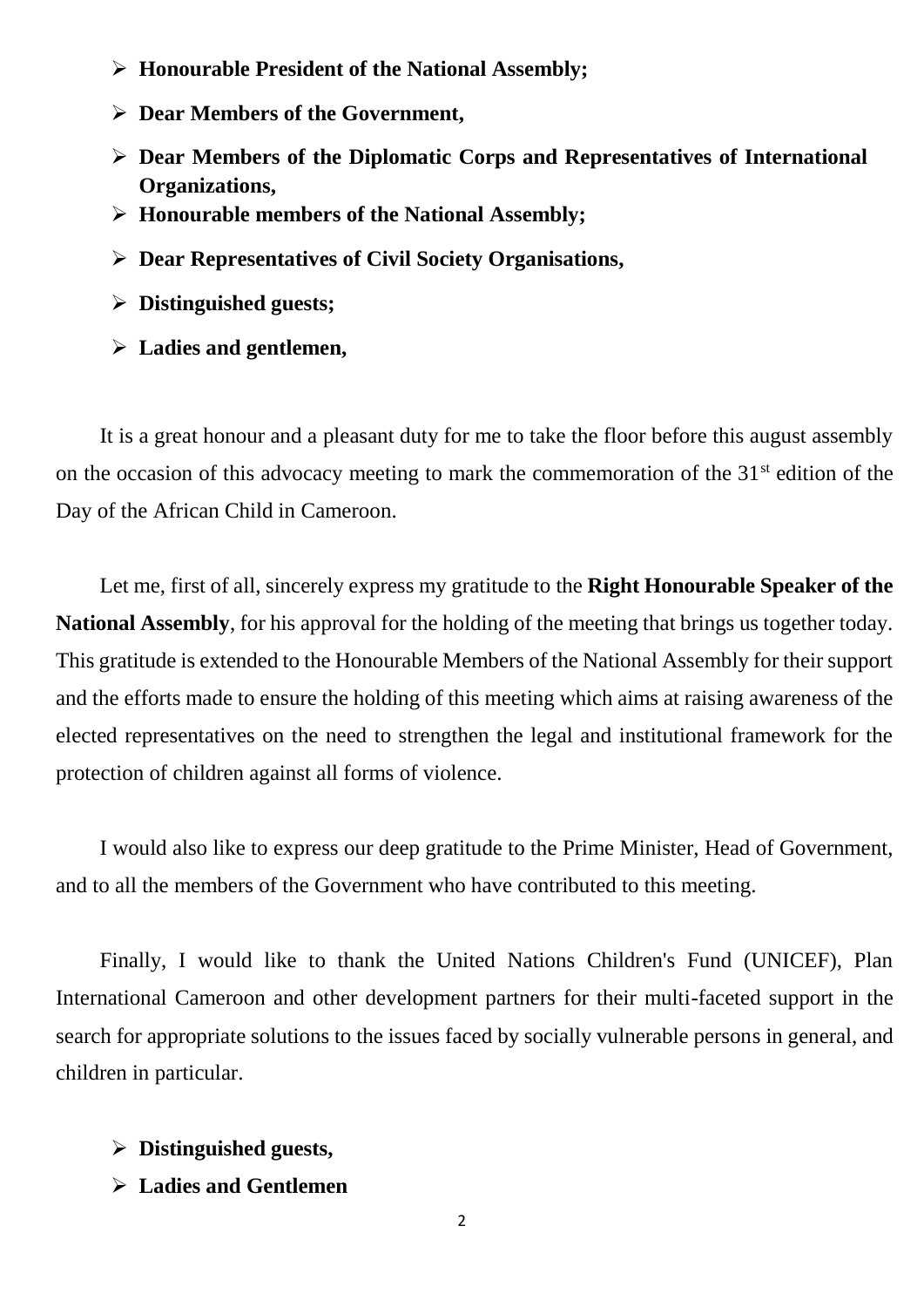On this June 16, 2021, Cameroon joins the international community in commemorating the 31<sup>st</sup> edition of the Day of the African Child.

We should remember that this day was instituted through resolution **CMRes-1290** of July 18, 1990, of the Assembly of Heads of State and Governments of the Organisation of African Unity, now known as the African Union, in memory of the massacre of children in Soweto in South Africa in 1976 by the apartheid regime then in power in that country.

Therefore, commemorating a children's day is not only a tribute to children for their courageous actions to defend their rights, but also a call for introspection and commitment to the many challenges faced by children across the continent.

The theme chosen by the African Union for the commemoration of this edition of the Day of the African Child is: *"30 years after the adoption of the Charter: accelerate the implementation of Agenda 2040 for an Africa fit for children*". This theme sufficiently reflects the will of African leaders to have, by 2040, a human capital capable of ensuring the relay of future generations, and calls on States Parties to take necessary and urgent measures at national level to ensure compliance with the rights of the Child.

However, the 2040 Agenda is based on ten aspirations which constitute the main challenges of the Continent for an **Africa fit for Children**. Therefore, in Cameroon, we have chosen to articulate the events of this  $31<sup>st</sup>$  edition around aspiration No.7 which aims at protecting children against violence. Hence the choice of a national theme as follows: *"Protect every child from violence, exploitation, neglect and abuse: a priority for the Cameroonian Government"***.**

- **Honourable Parliamentarians,**
- **Ladies and Gentlemen.**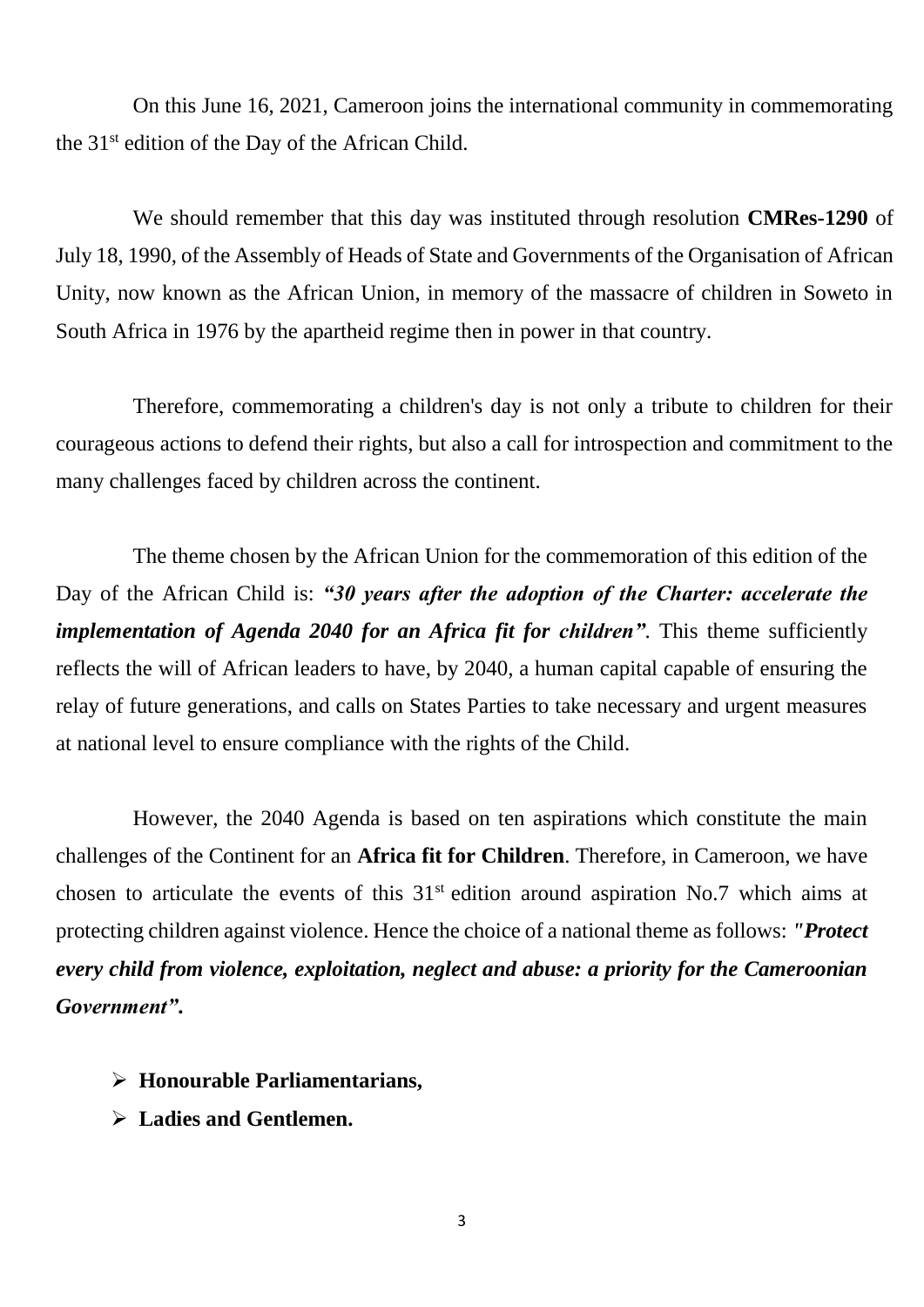According to the World Health Organisation (WHO), **youth violence** is a violence by and against young people and often affecting other young people. It can be psychological and verbal (harassment), physical and sexual (fights, sexual harassment, assaults, even murder or homicide).

According to the African Union Committee of Experts on the Rights and Welfare of the Child, violence against children can take many forms and can occur in the private sphere, at school, within communities or at home. It can take the form of corporal punishment, forced labour and harmful labour practices, trafficking for forced labour, traditional practices of female genital mutilation, child marriages, virginity tests, breast ironing, killings of so-called witch children, sexual violence and exploitation, etc.

According to the results of the Multiple Indicator Cluster Survey (MICS) conducted in 2014, the percentage of children aged 1-4 years who experienced psychological aggression or corporal punishment in the month preceding the survey was 85%. The same source revealed that throughout their lifetime, an average of 80% of children have experienced psychological aggression and 45% severe corporal punishment (slaps or blows to the face, head or ears have been hit repeatedly). Furthermore, 47% of children aged 5-17 work, 11.4% of girls have been married before the age of 15, and 36% before the age of 18.

In addition, and to deplore it, one can note, the resurgence of violent situations in schools, unfortunately in the sight of younger pupils and teaching staff who are totally powerless or even spectators of these acts of violence. **The President of the Republic, His Excellency Paul BIYA**, in his address to the youth on February 10, 2020, underlined this concern in these terms: ": *"I cannot conclude without mentioning a recent incident that has shocked our consciences: the murder, in Yaounde, of a young mathematics teacher by one of his students. This incredible act speaks volumes about the excesses of our modern societies. I call on parents, the clergy and teachers to prevent, through their teachings, such acts from happening again. I also urge you to reflect on what has happened, to ponder its gravity and to resolve to never again commit such acts".*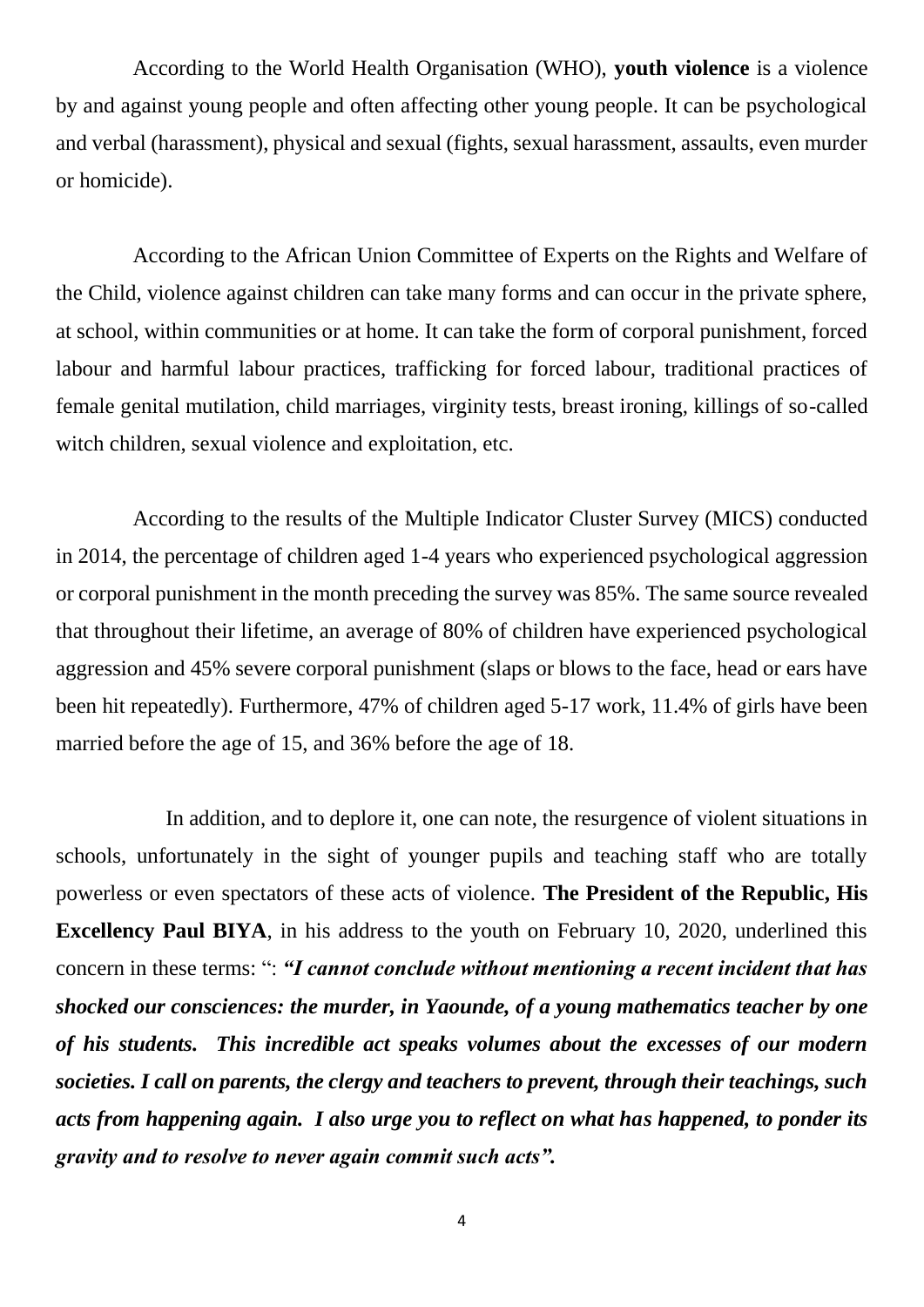#### **Distinguished guests,**

#### **Ladies and Gentlemen**

In this situation, it should be acknowledged that the Government of the Republic, with the support of its partners, is working tirelessly to combat violence against children, regardless of the setting or form.

In recent years, this determination has been reflected through the ratification of almost all the international legal instruments for the protection of children including the United Nations Convention on the Rights of the Child and its optional protocols, as well as the African Charter on the Rights and Welfare of the Child. At the local level, the Constitution, the Civil Code, the Labour Code, the Penal Code, as well as numerous specific texts contain relevant provisions that protect children in general, and against various forms of violence, abuse, exploitation and neglect in particular.

In addition to this legal arsenal, the institutional framework has been strengthened through, on the one hand, the organization of the Government, which nearly has thirteen ministerial departments whose missions contribute directly or indirectly to child protection, and, on the other hand, the organic text of the Ministry of Social Affairs, which assigns to this ministerial department, among other missions, the development, implementation and monitoring of child protection policies and programmes, in liaison with the administrations concerned.

In addition, at the strategic level, Cameroon has a National Child Protection Policy Paper and an Early Childhood Development Policy Paper, supported by multi-sectoral action plans. As concerns the fight against violence against children itself, we have, among other things, drawn up a Handbook of Operational Procedures for prevention, care and reintegration of victims, reinforced by a Code of Conduct for actors and stakeholders.

5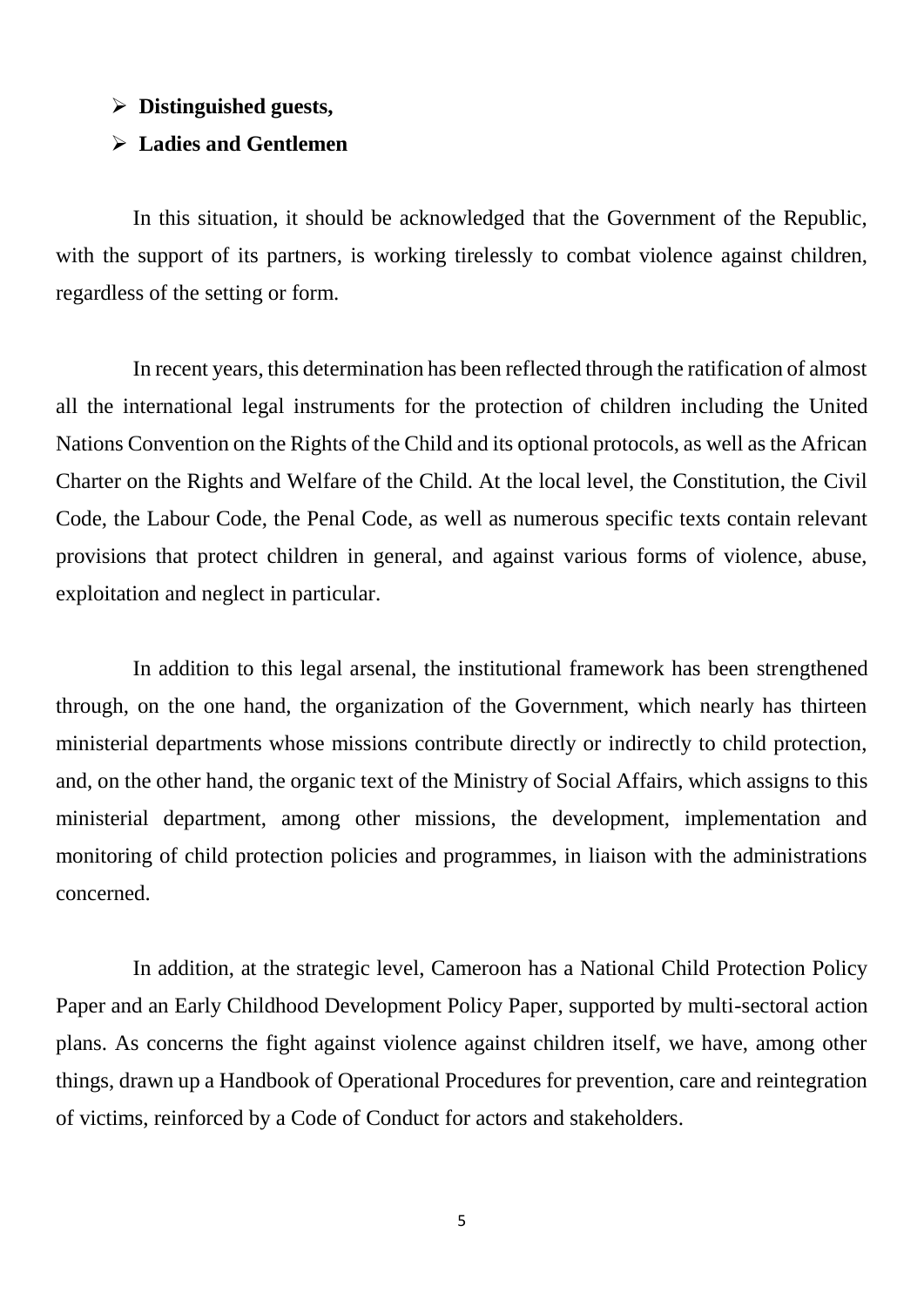# **Honourable President of the National Assembly;**

# **Honourable Parliamentarians,**

If we can be pleased with this system of protection and promotion of the rights of the Child, why is it that situations of violence against children continue to exist, or more seriously, are only exacerbated?

Better still, how can we explain that despite the ratification of international texts for the protection of children and the adoption of an internal legal framework, many children are still victims of violence, as it can be seen through

- Their massive presence in the streets, to do odd jobs or to stay there permanently;
- The persistence of physical violence at home, at school and in the various environments where children live;
- The persistence of child marriages and traditional practices harmful to the full development of children;
- The failure to register children at birth and to send them to school;
- The regular reporting of cases of sexual abuse of children, in places that were supposed to guarantee their safety;
- Etc

Moreover, the most surprising thing about these situations of violence against children is that they often emanate from their parents, or that they take place with their complicity:

- How can we understand the indifference of these families whose children have found refuge in the street?
- How can we understand that parents accept what is called "amicable arrangements" with the sexual abusers of their children?
- How can we understand that under the false pretext of socialisation, parents deny their children the right to education and send them to work in farms or in the street?
- How can we explain the persistence of the law of Omerta, which says that *dirty laundry should not be washed in public* and which silences many family members in the face of the violence suffered by their children?